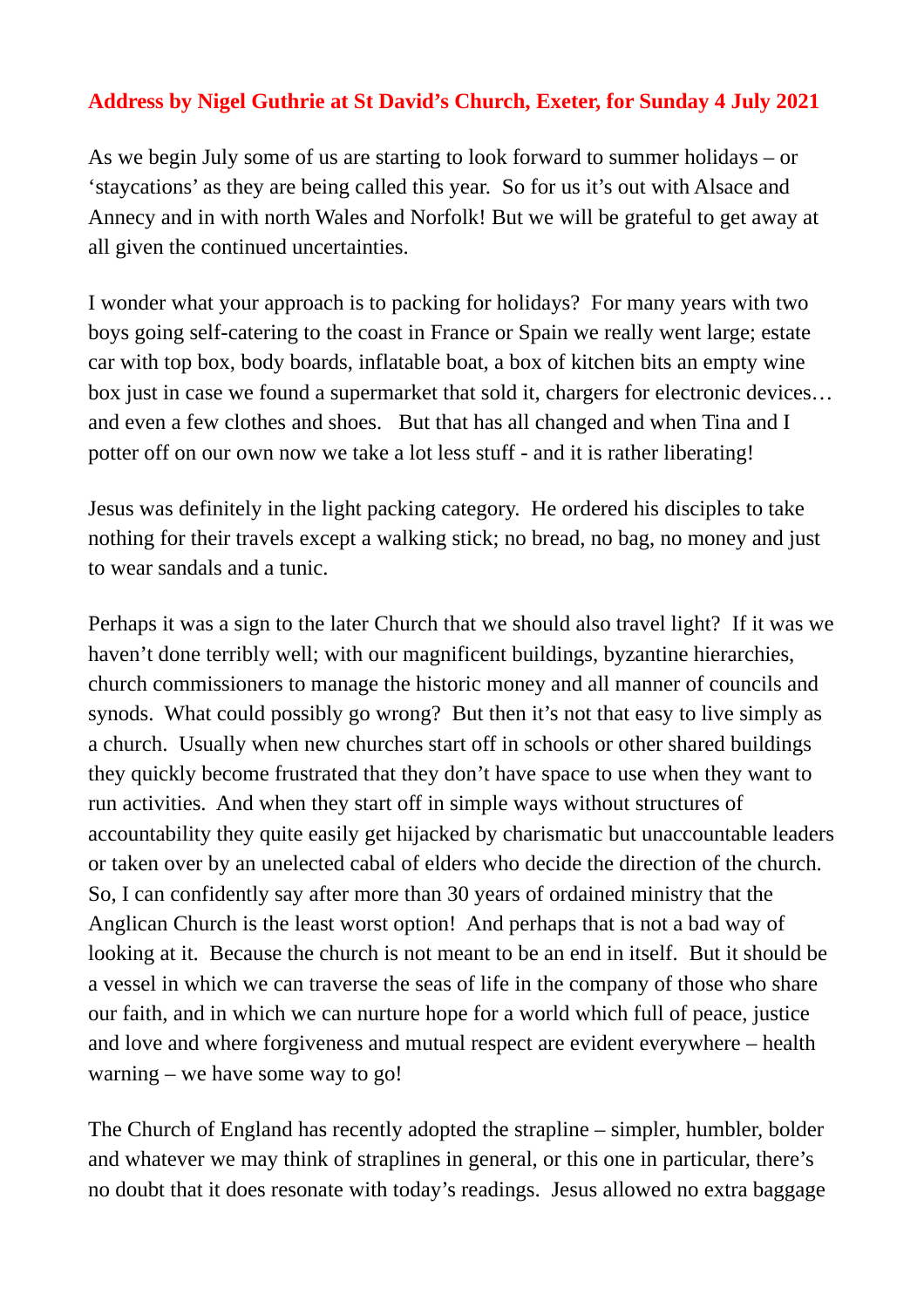when his disciples went out on their mission to call for repentance and bring healing. There equipment was simple but their mission was bold.

In our epistle St Paul expresses how he copes with his 'thorn in the flesh'; that unknown affliction which stopped him from being too elated. God gave him these words 'My grace is sufficient for you, for power is made perfect in weakness'.

Like St Paul the Church in the Western world is feeling its weakness. And the Church of England is certainly at a turning point where the trappings of Victorian religion are falling away and large changes brought about the by the secularization of society over many decades are increasingly making themselves felt. And some of this is very good, when we are turning away from a culture of entitlement, from imperialistic attitudes in our faith and from condoning discrimination. But as Jonathan Draper said last week, there is a long way to go. Archdeacon Andrew Beane will be visiting our parish in October for a consultation about ministry in the city and we need to sharpen our thinking about what we are here for and how we can work with others. This is why we've been having discussion group looking at a book by Sam Wells 'A future that's bigger than the past'. It's a way of focussing our thoughts on how God may want to use our church in the coming years. We've made a good start but you would still be very welcome to join the group if you would be interested. Please contact Belinda if you would like to join.

We know that the church is struggling in many places to connect with its local communities. But we also know that many people long to feel a greater sense of connectedness and community – and this need has been sharpened by the pandemic. It is not that churches haven't been offering these things it's just that they aren't connecting as they did when the Christian faith was taught in all schools and practised by many families. One of our tasks is to make stronger connections.

Then there is also a widespread recognition that the Church of England (and many other churches) face a great challenge of resources. And this is where a major spiritual challenge lies too, because if we believe, with St Paul, that God's grace is sufficient then we shouldn't be too concerned that we are going to run out of resource as God's grace can never be exhausted! And looking around we do have many resources, buildings, structures, connections, money, faith, worship, the Bible and the Christian tradition and above all people.